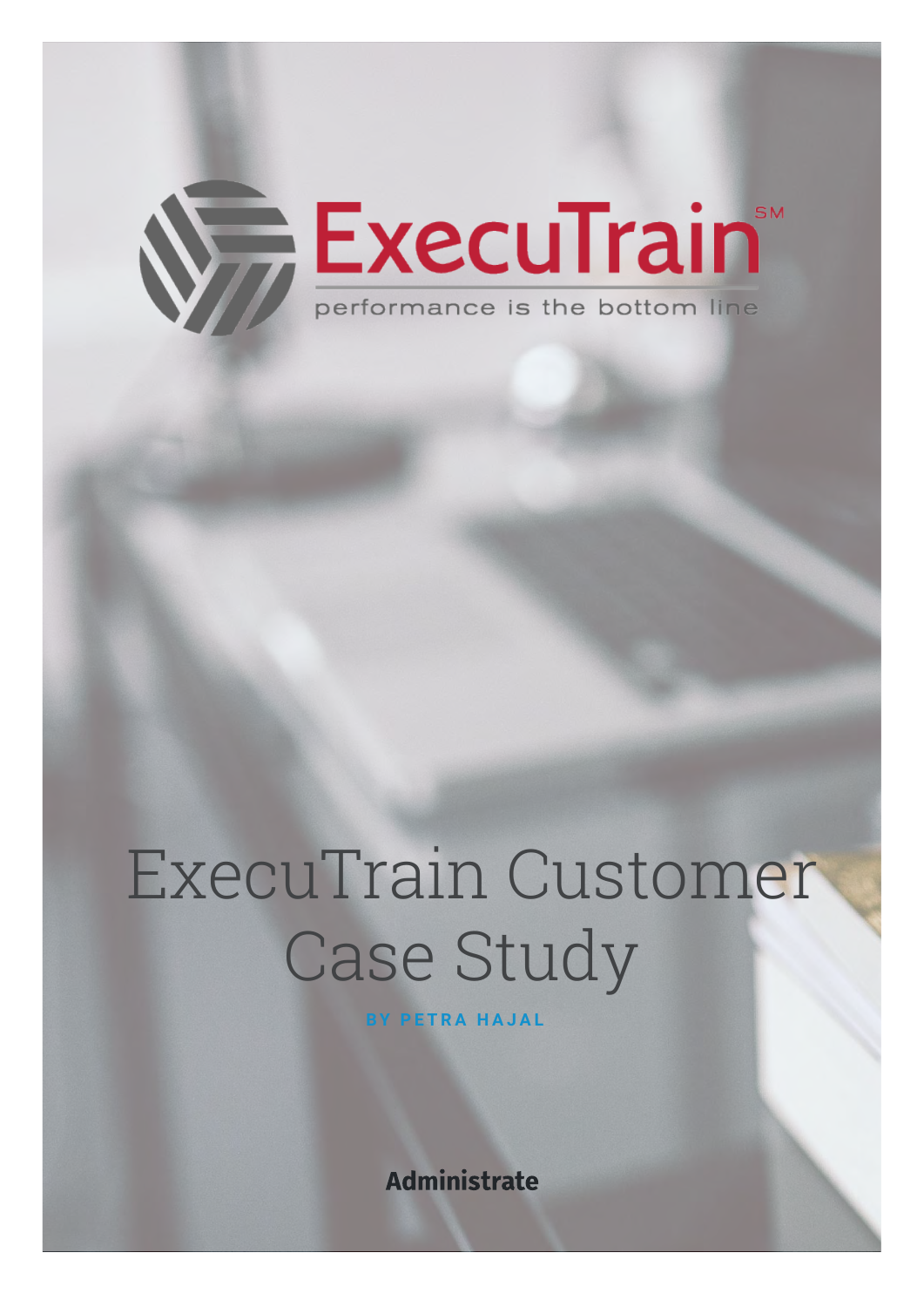#### ExecuTrain and Administrate

 $|01|$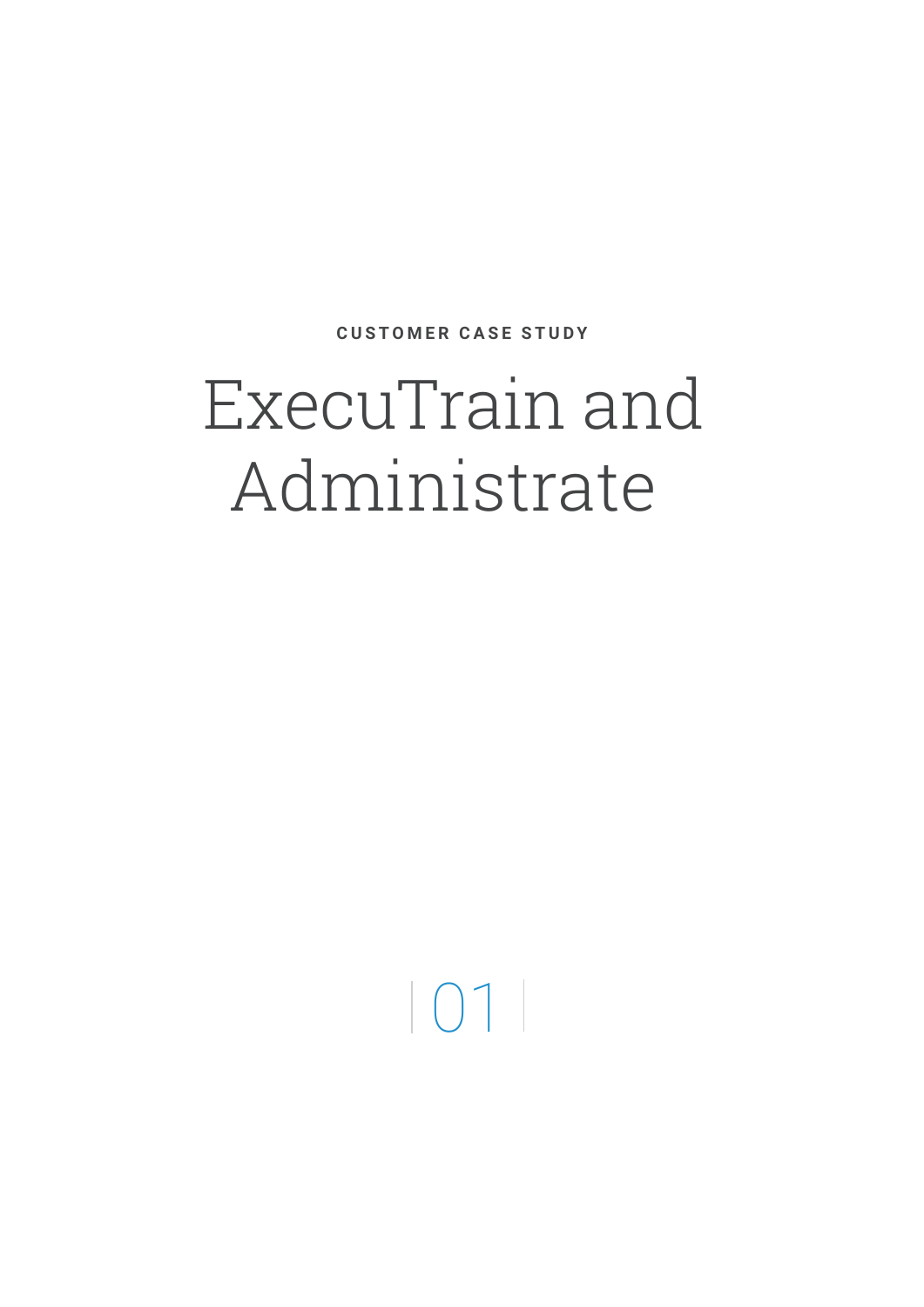ExecuTrain is a worldwide corporate training provider and world leader in business education training with franchise locations in 10 countries. The company provides assessment, design, development and implementation of professional development solutions for companies worldwide.

ExecuTrain USA has been an Administrate customer since 2014 and we've been delighted to help them serve their growing customer base.

While ExecuTrain fully embraces the growing trend of Online Training (vILT); they believe that delivering a quality service that starts with live instructor-led training is key. By focusing on this delivery method, they've gained a unique advantage over lower cost competitors, have maintained quality, and have grown their business.

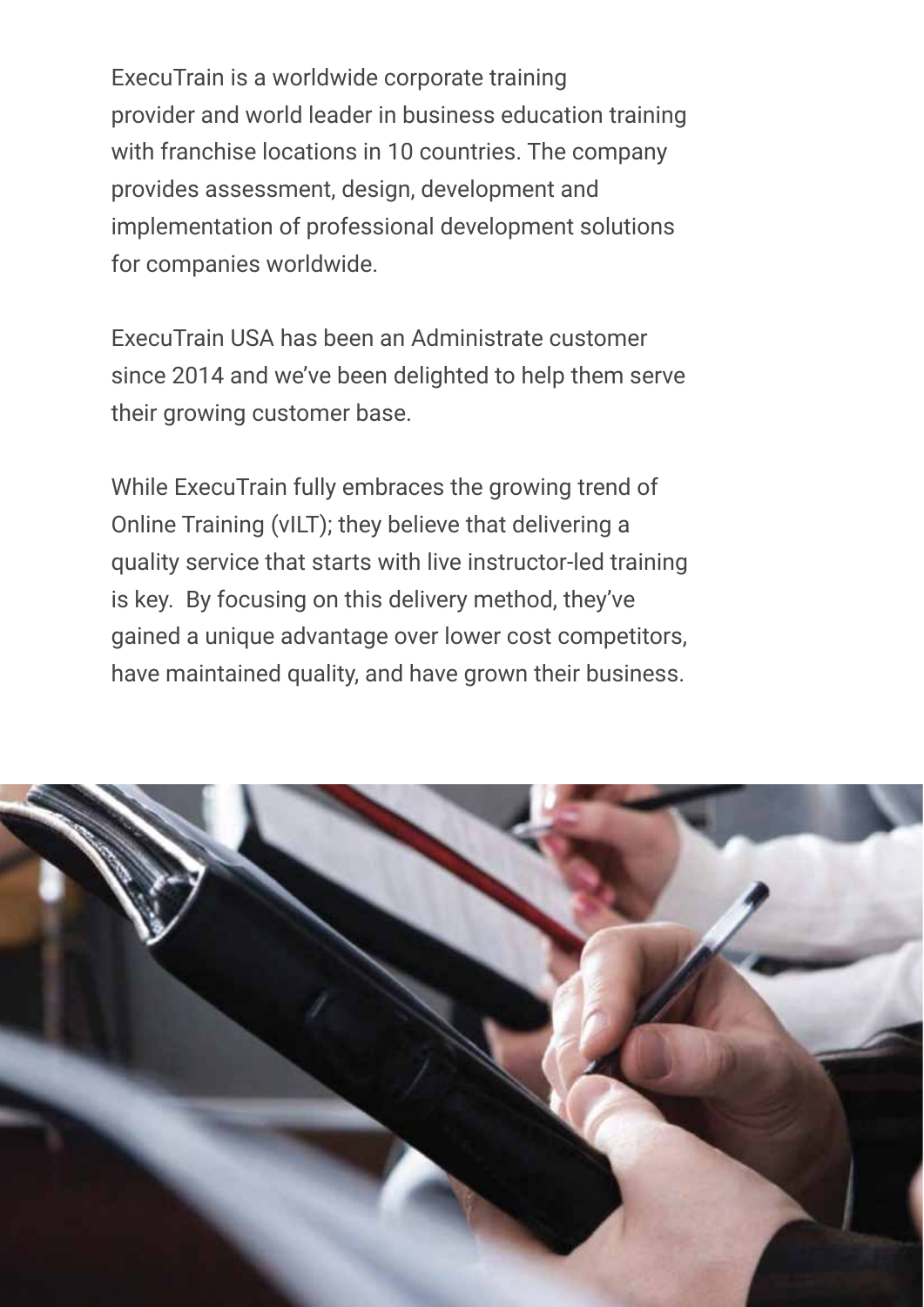#### The Challenge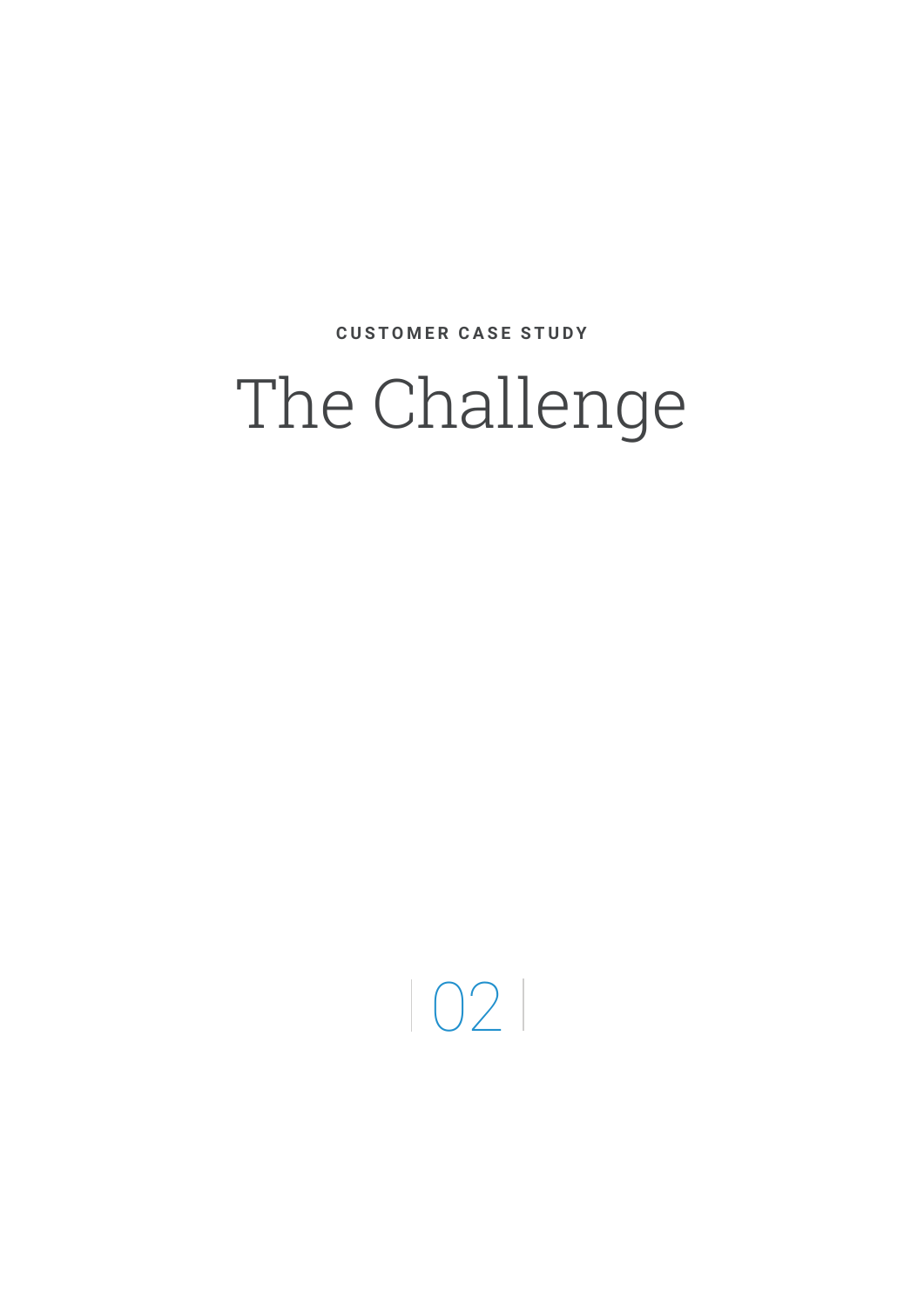Since 1984, ExecuTrain has trained over 12 million business professionals globally. Like many Administrate customers, they embarked on a journey of developing their own internal training solution, which did include lots of key features they required. However, it didn't support robust integration with their website, and while this was OK for awhile, by the mid 2000s the company was seeing this lack of website integration as a key business challenge. Not being online, they found, is not an option.

The company needed a change and went on a mission to find training management software that fit their needs. Their replacement solution needed to have certain requirements that were essential to their business, such as a solid CRM system, a powerful reporting engine and website integrations.



**RHONDA BROTHERTON EXECUTRAIN**

"We had a system that was developed uniquely for us in the late '80s and we were still using it because it was a great system that has been proprietary for our company. It did everything we needed it to do but it did not have any website integration" said Rhonda Brotherton, Learning Solutions Program Manager at ExecuTrain.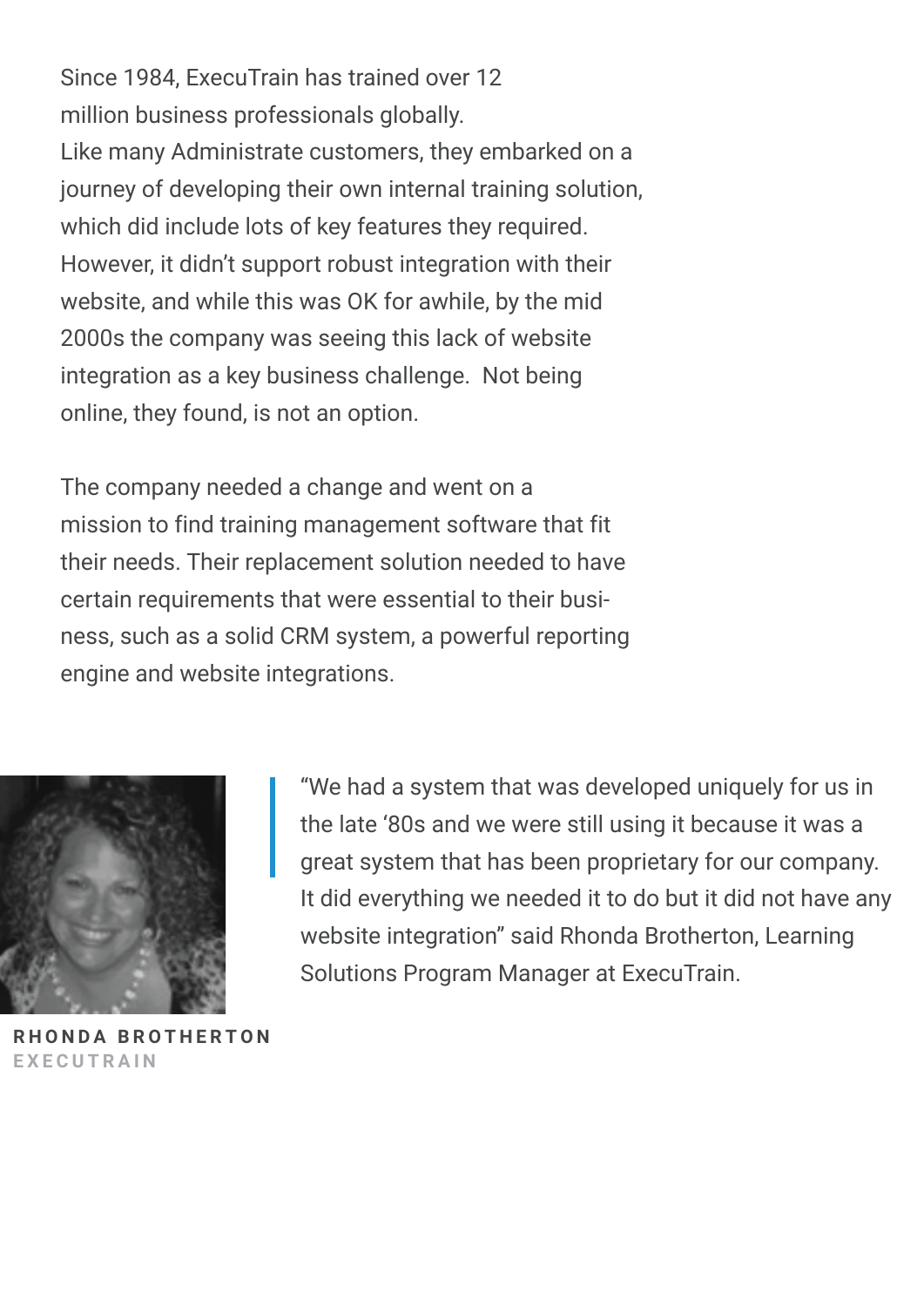When Rhonda joined the ExecuTrain team, they had already chosen new training management software which she began to implement. As she dug deeper, she quickly realized it did not fit their needs. That's when she found Administrate!

"When I started with ExecuTrain, I was tasked with implementing a software that was recently selected. We quickly realized it would not meet our business model needs. My new search revealed Administrate." said Rhonda Brotherton.

Rhonda, coming from a technical background, was very precise about the requirements and functionality she needed in training management software. Once she found Administrate, she immediately knew this was what they needed and they quickly got on board.

"Now that we have Administrate, and by being able to put our schedule on the system and have that automatically sync through the plugin to our website, it makes our courses more available to those who search for classes online," continued Rhonda.

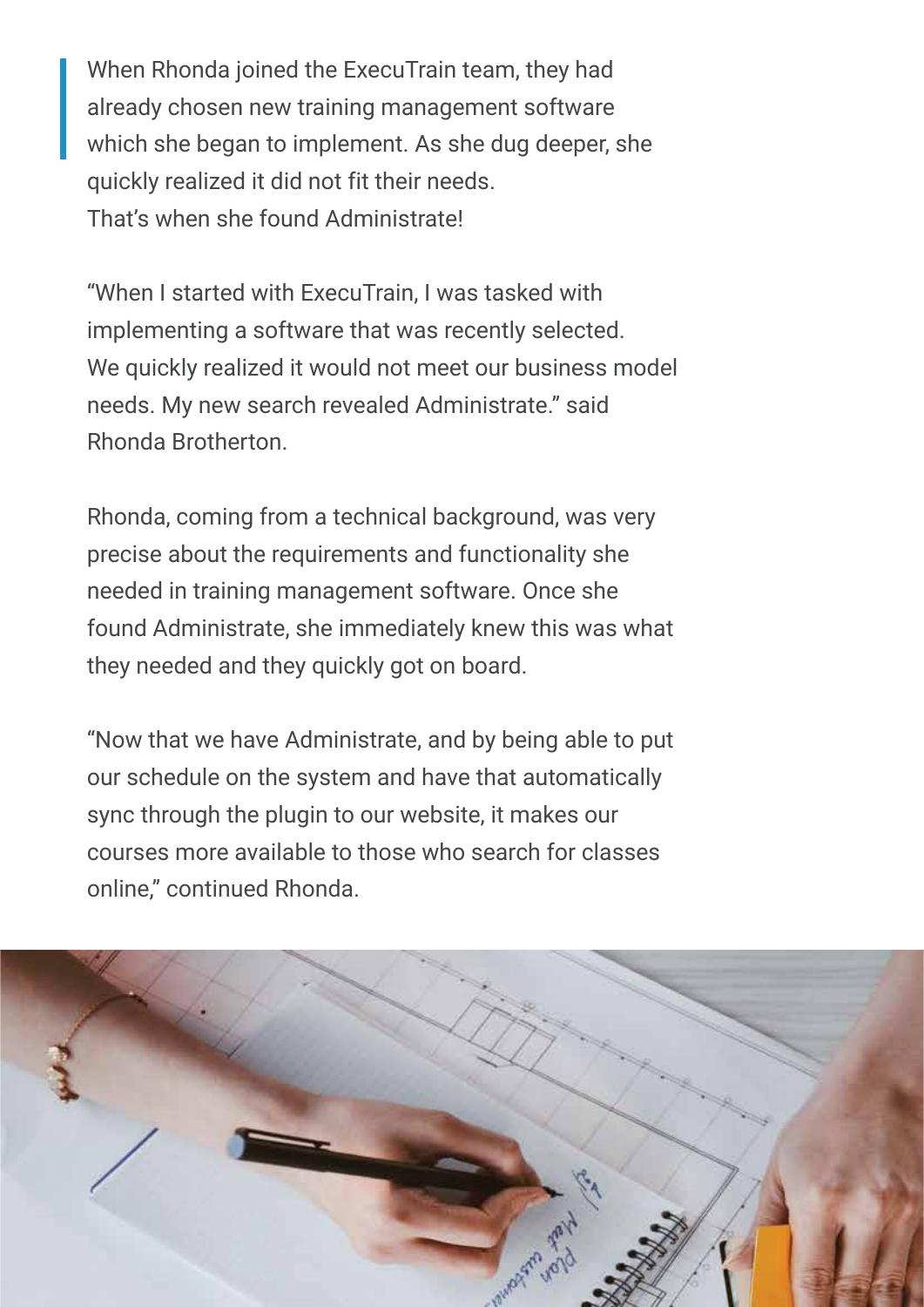# The Solution Finding Administrate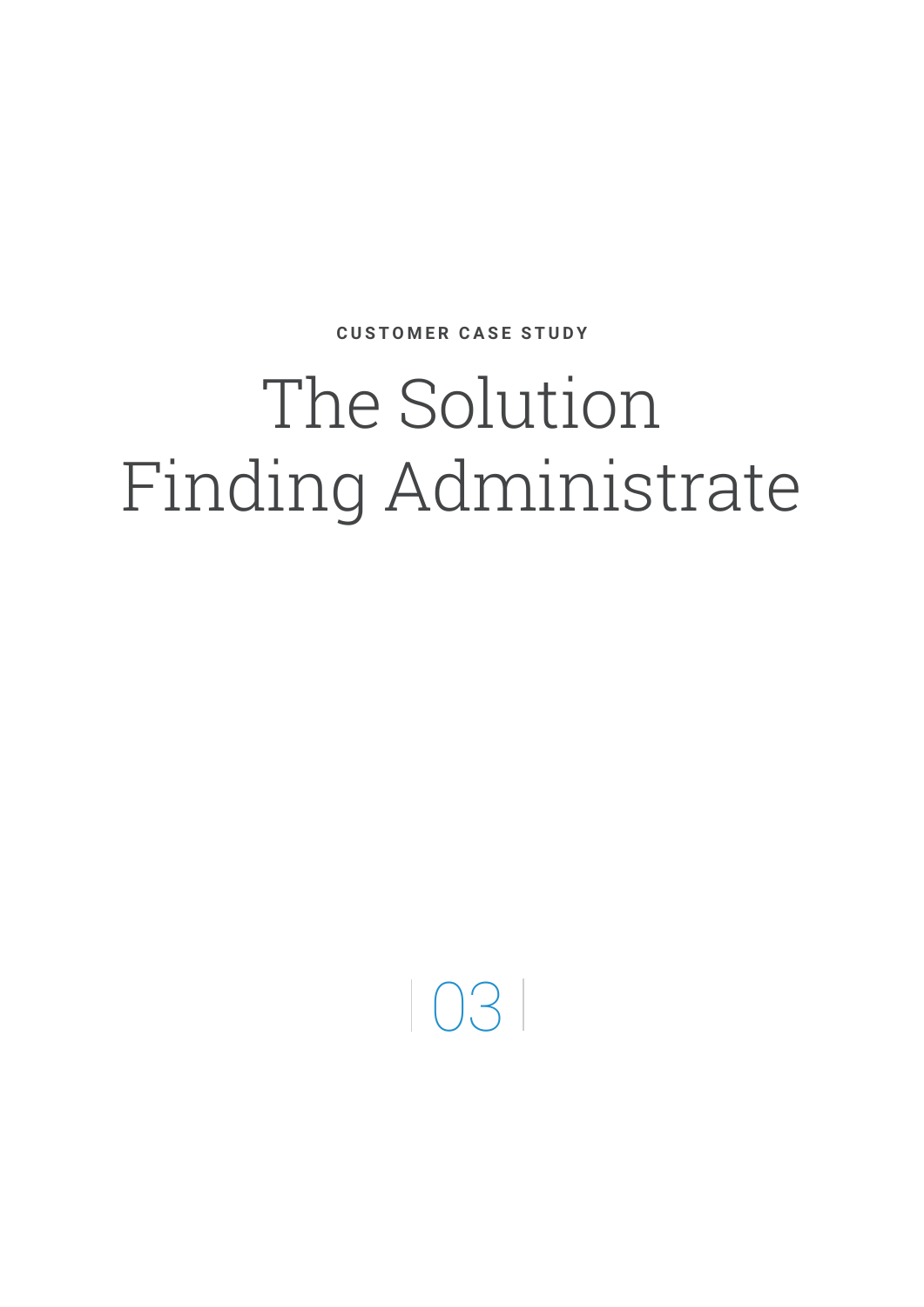#### **1. Making the decision**

**"** *"It was a very simple set-up. We talked internally but it was a very quick decision once we tested it."*



#### **2. Implementation**

Having many offices to migrate to Administrate, Rhonda was worried about the time it would take to switch over. She was impressed by how quickly the whole process came together:

"Our initial impression was that it was very user friendly, the WordPress plugin was very easy to implement and we were able to get up and running very quickly. I thought it was very easy to switch over. We did it at the start of the fall, so by January we were fully implemented and using Administrate."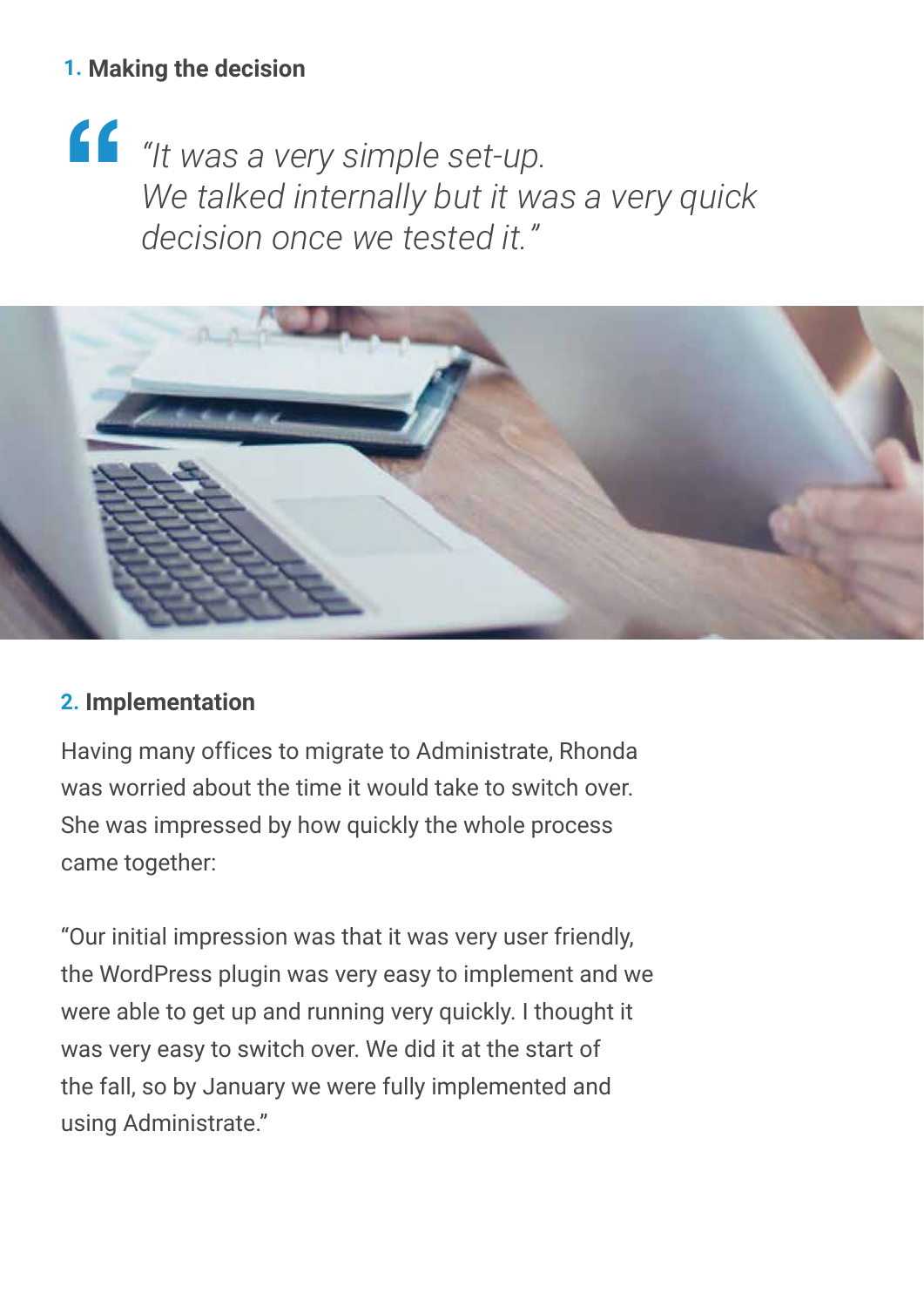#### Results Administrate saves ExecuTrain Time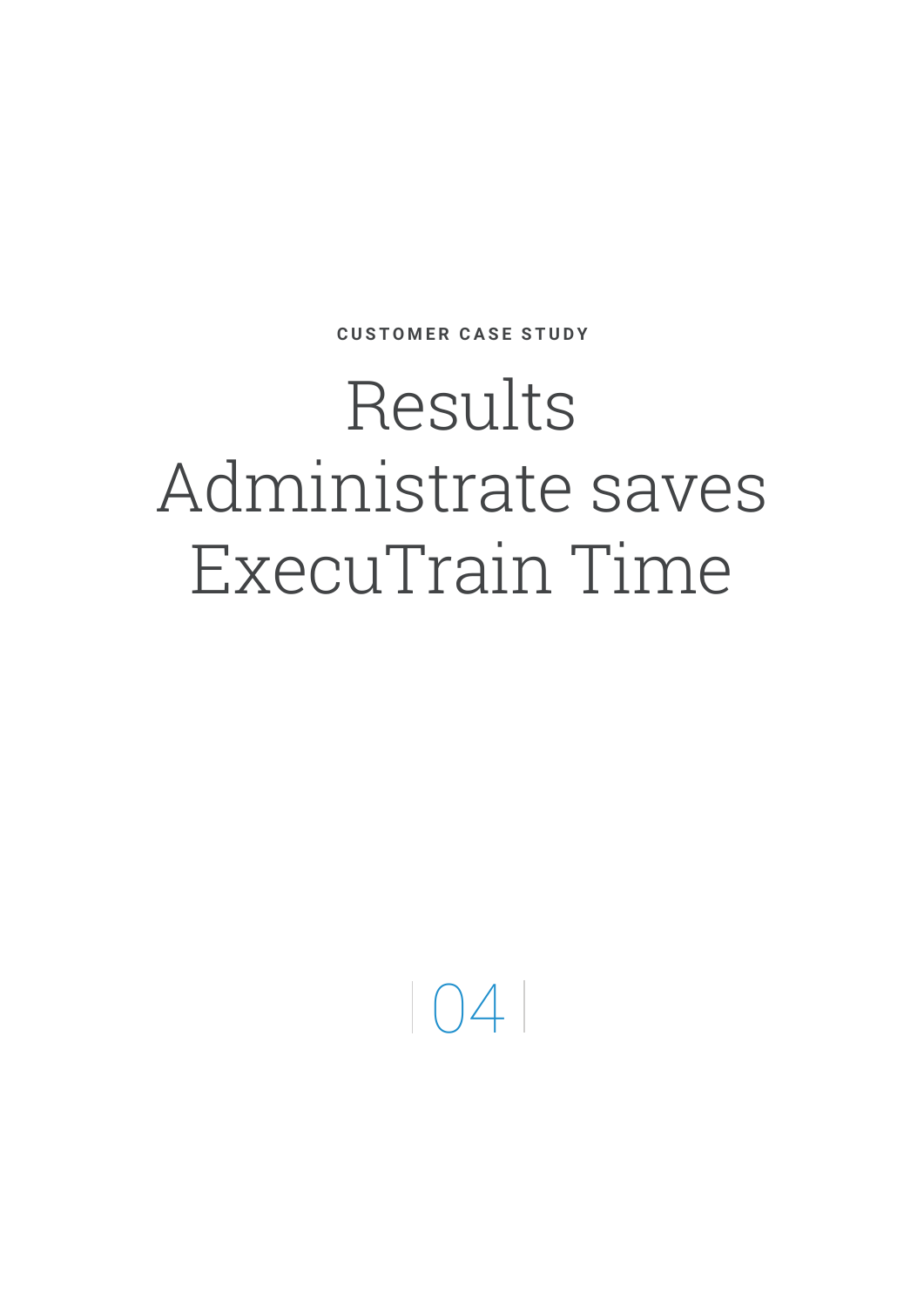**"** *Administrate basically does what we need it to do without having to give it a lot of thought. It doesn't take up much of my day to manage it now that it is implemented and everyone is trained on how to use it. It makes our job easier, quicker and more efficient."*

Rhonda explained further, stating that Administrate saves them time in day-to-day tasks, from duplicating events, to having access to multiple elements of the operation all in one place. Rhonda spoke about the ease of access to creating purchasing orders, selling orders, and other items right from inside the event.

The different elements of the Administrate system are integrated, so moving from financial data to event data is quick and easy.

 "When I am working on an invoice I can click on a line item, which is an event, and I can immediately access all the details of that event. Being able to easily move from one piece of data to another in a smooth and clean way makes Administrate stand out from other software."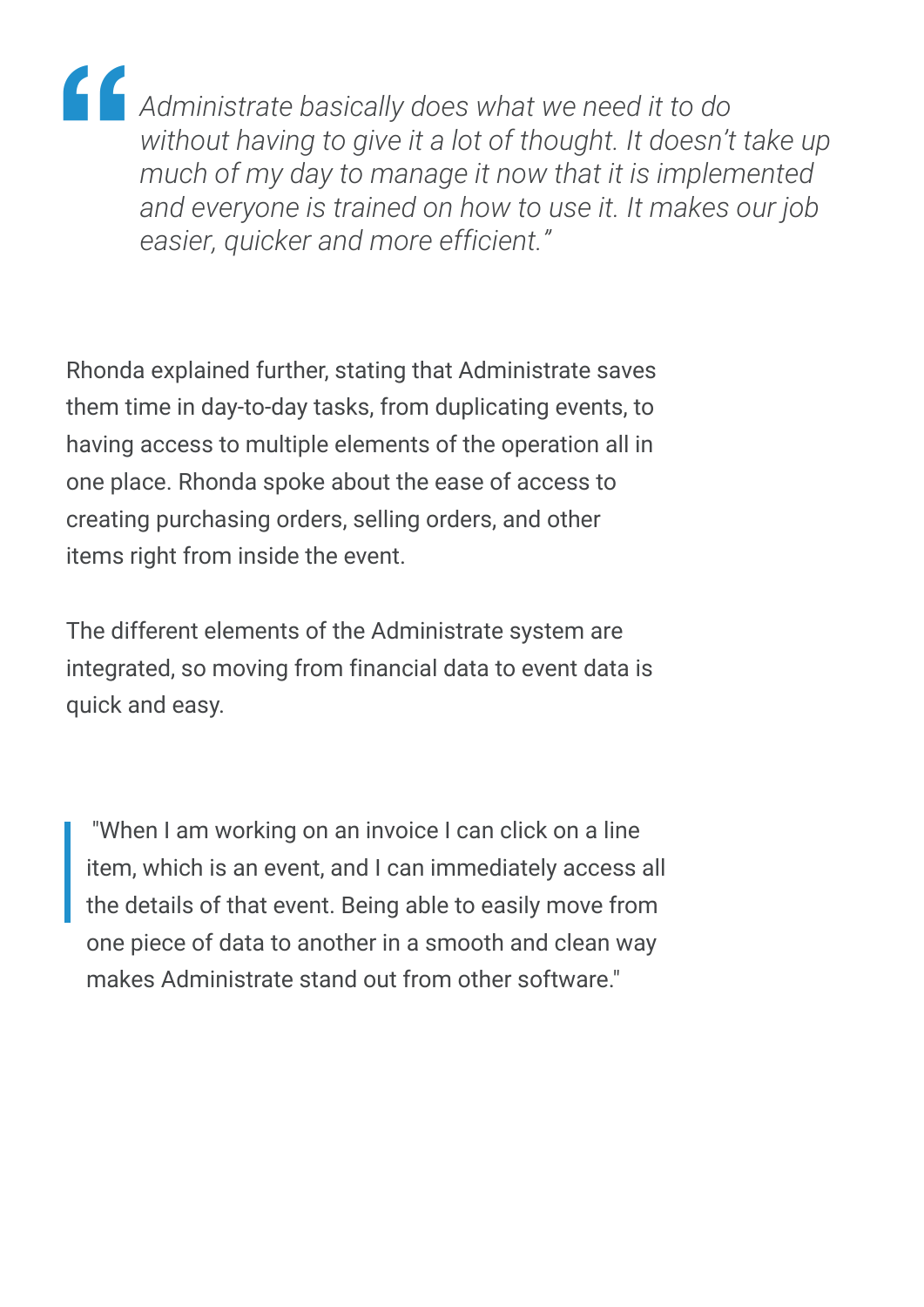## Administrate helps ExecuTrain keep track of their financials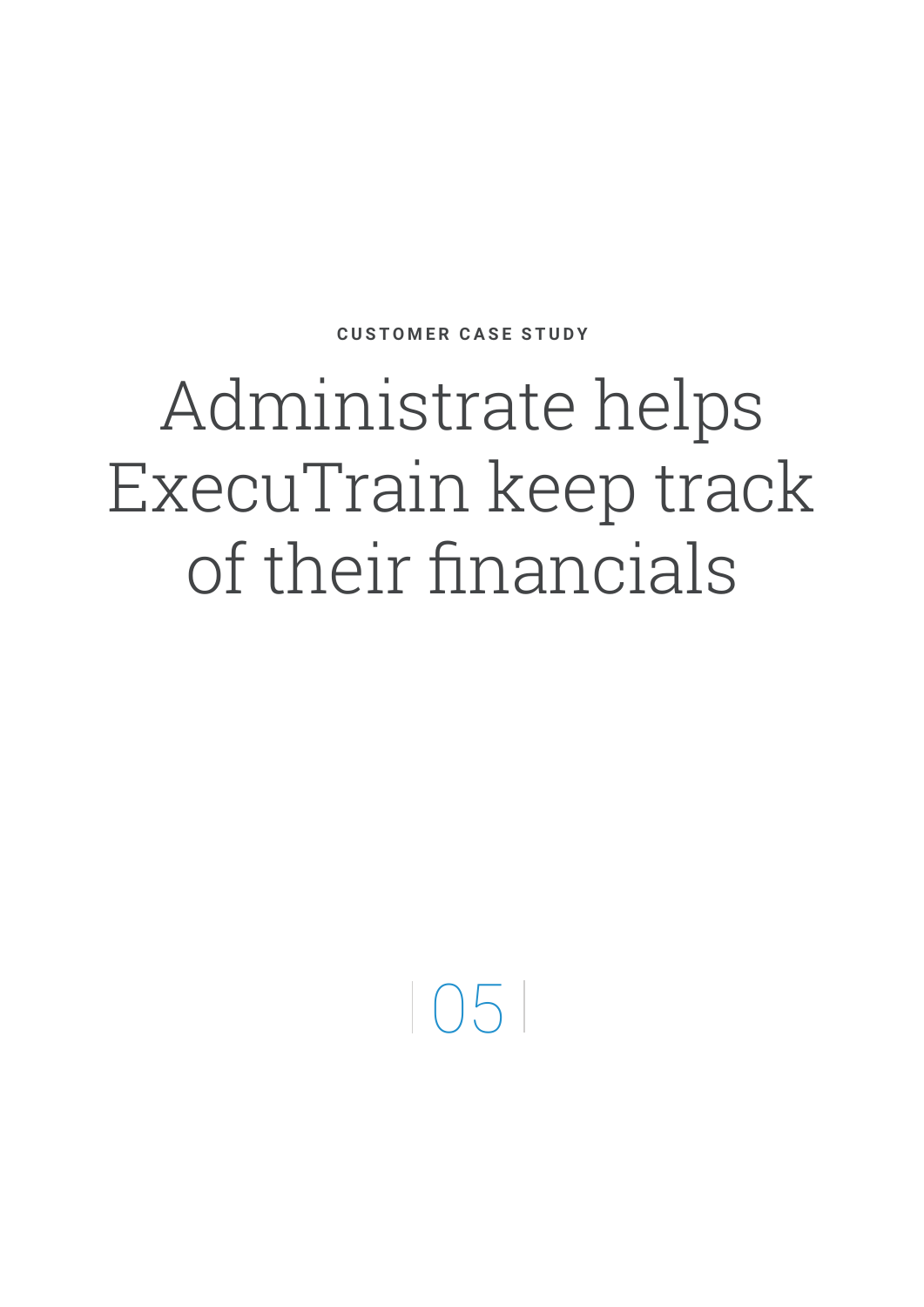Accurate reporting is a critical part of building an efficient and scalable operation. Keeping track of finances, course bookings, course cancellations, and other essential reports is extremely important for successful training operations, but is often a major challenge.

Today, ExecuTrain is able to generate any reports it needs, all through Administrate.

Having added custom fields to the data that's tracked within Administrate to take into account its unique requirements, reporting is easier than ever, and tailored to its business. This flexibility is doubly important if you run a large training organization with many sales reps in different locations such as ExecuTrain. For example, now sales reports pertaining to individual commissions are quick and easy to produce.

Rhonda explained how at ExecuTrain, they especially like how their salespeople in each location can have their own pipeline of opportunities, and their own sales reports covering specific commission schemes.

"You can break down the structure of the back end system of Administrate by companies (separate legal entities), countries, regions and locations. This allows our sales representatives in different offices to have their own individual sales reports off of which they get commissioned."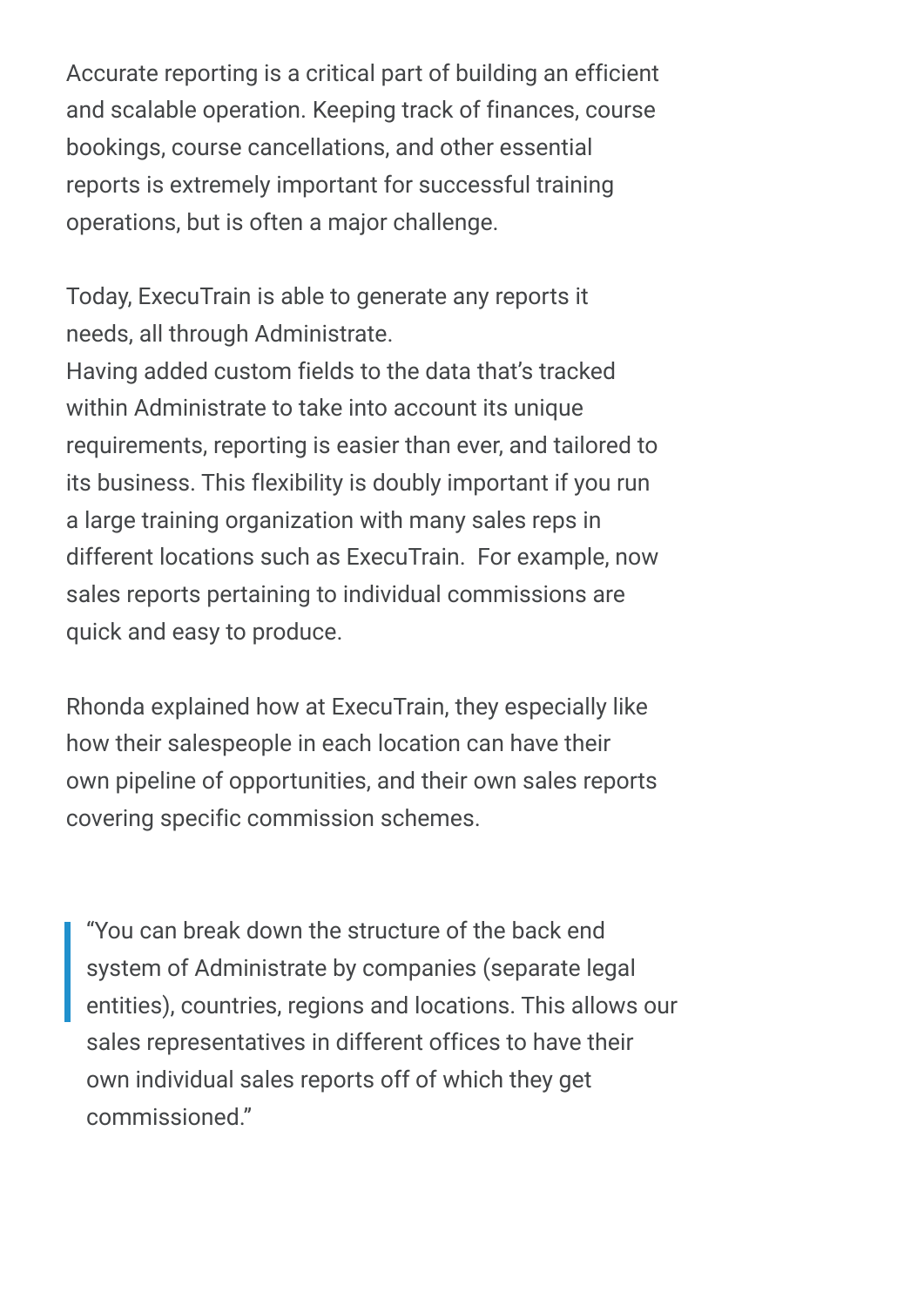*"Because we have a solid system, we now approach selling more confidently knowing we can manage more business easily. Without Administrate, It would be harder to keep up with all the things going on."*

**Rhonda Brotherton ExecuTrain**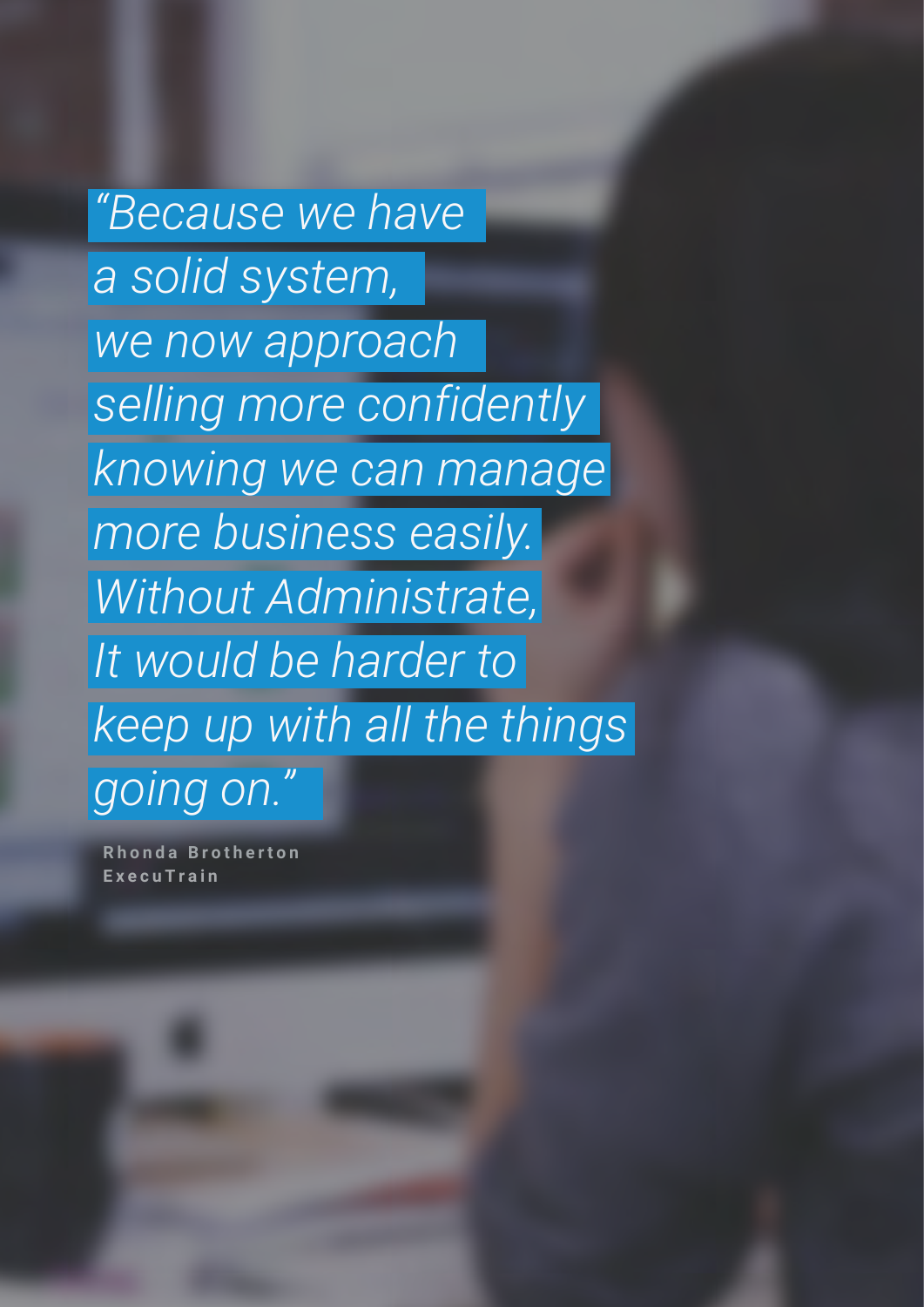## Administrate helps ExecuTrain scale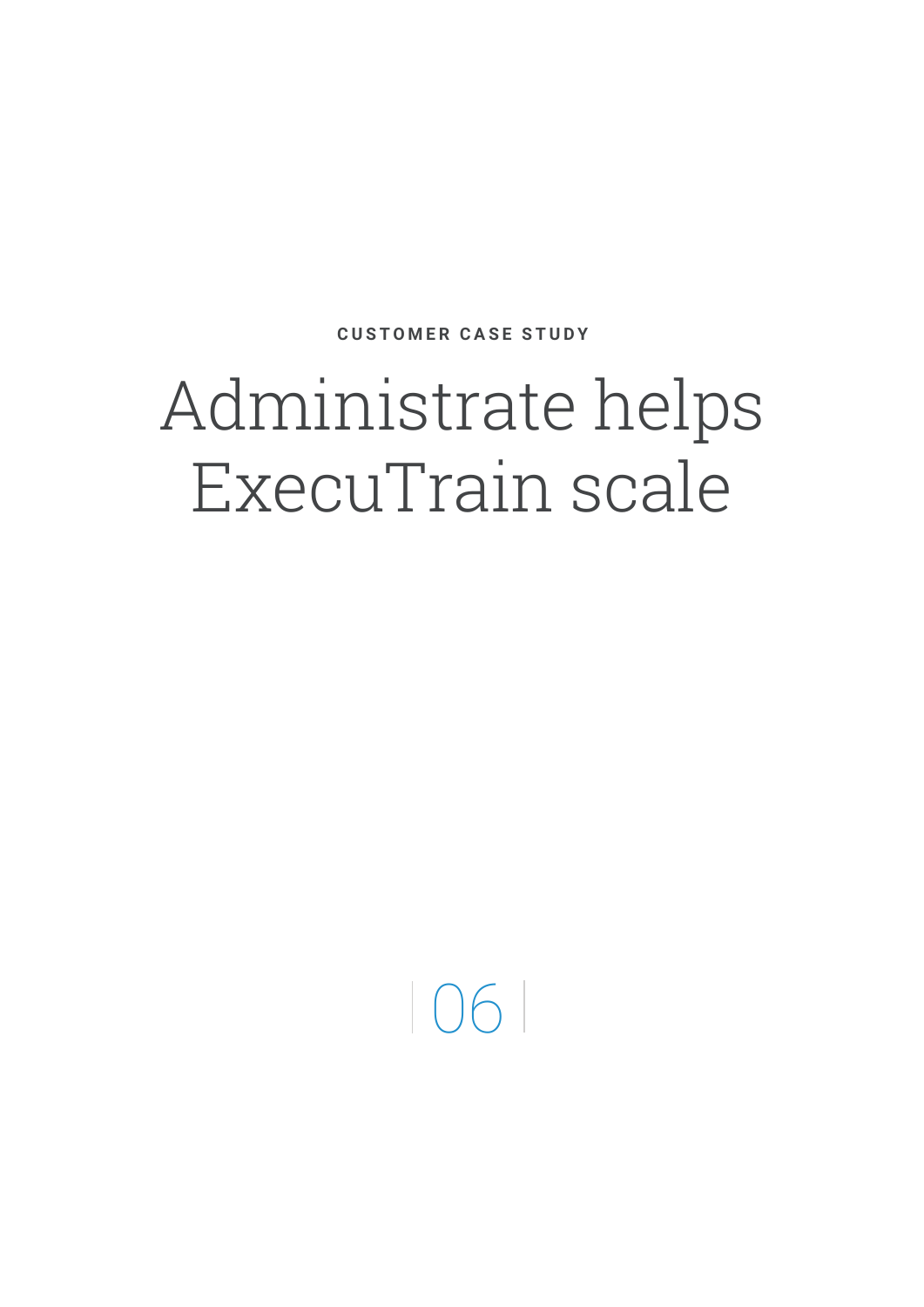**"** *Administrate is a system that we can grow with. Even if we grow further, we will continue using Administrate. It saves us time and money and makes running the business much more efficient.*

Scalability depends on making the right decisions, and being equipped with industry leading tools. It also depends on making sure that the answer to scaling isn't just adding more people.

Implementing Administrate, training management software that's built with a growth driven mindset, was one of the best decisions ExecuTrain has ever made, according to their Learning Solutions Program Manager, Rhonda Brotherton.

![](_page_14_Picture_3.jpeg)